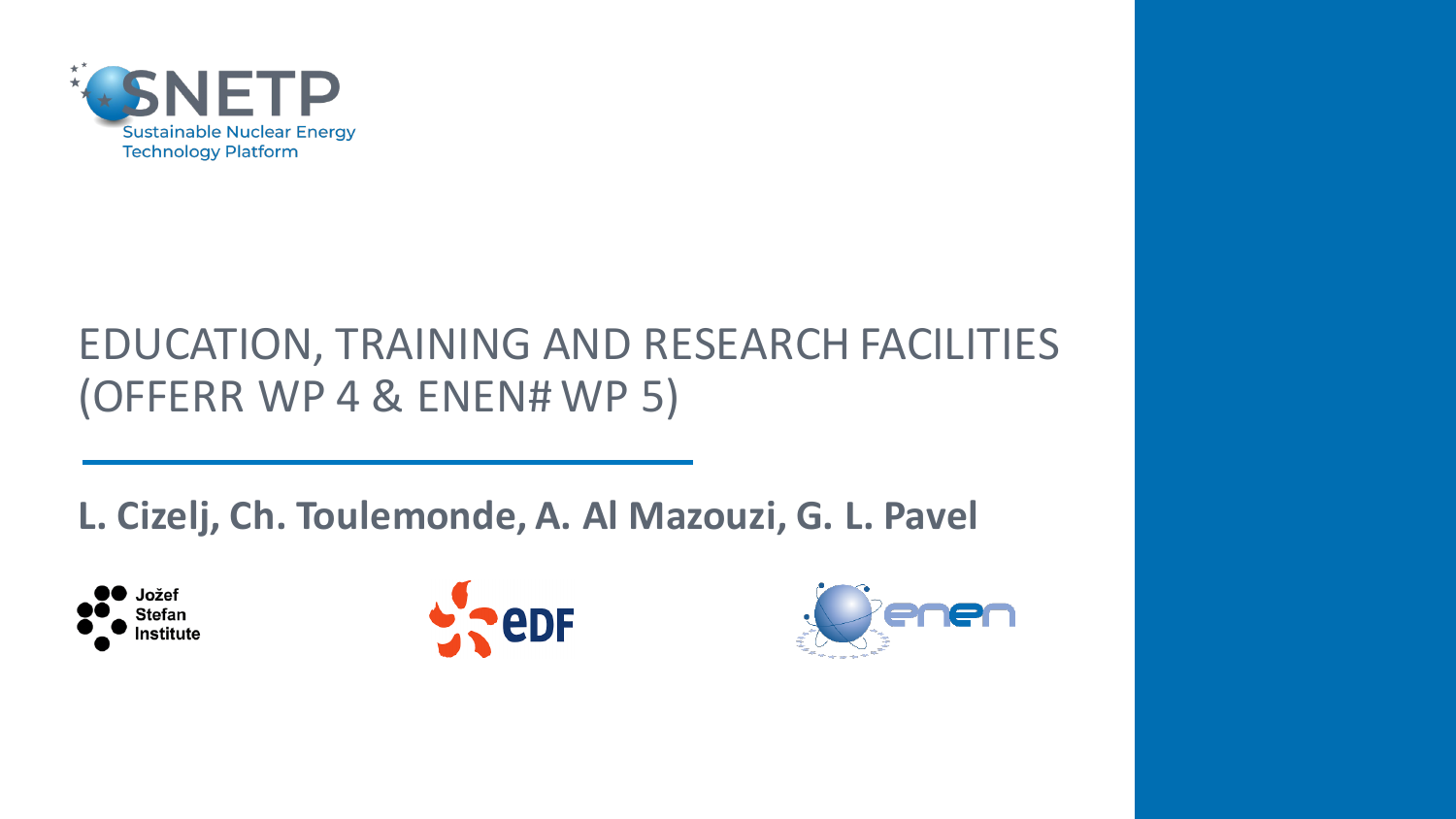#### **Overview**

- ●Background & Motivation
- Experience with (career enhancement) mobility in ENEN+ project
- Arrangements for mobility in ENEN#
- Linking mobility & access to research infrastructures (OFFERR & ENEN#)
- **OSummary**

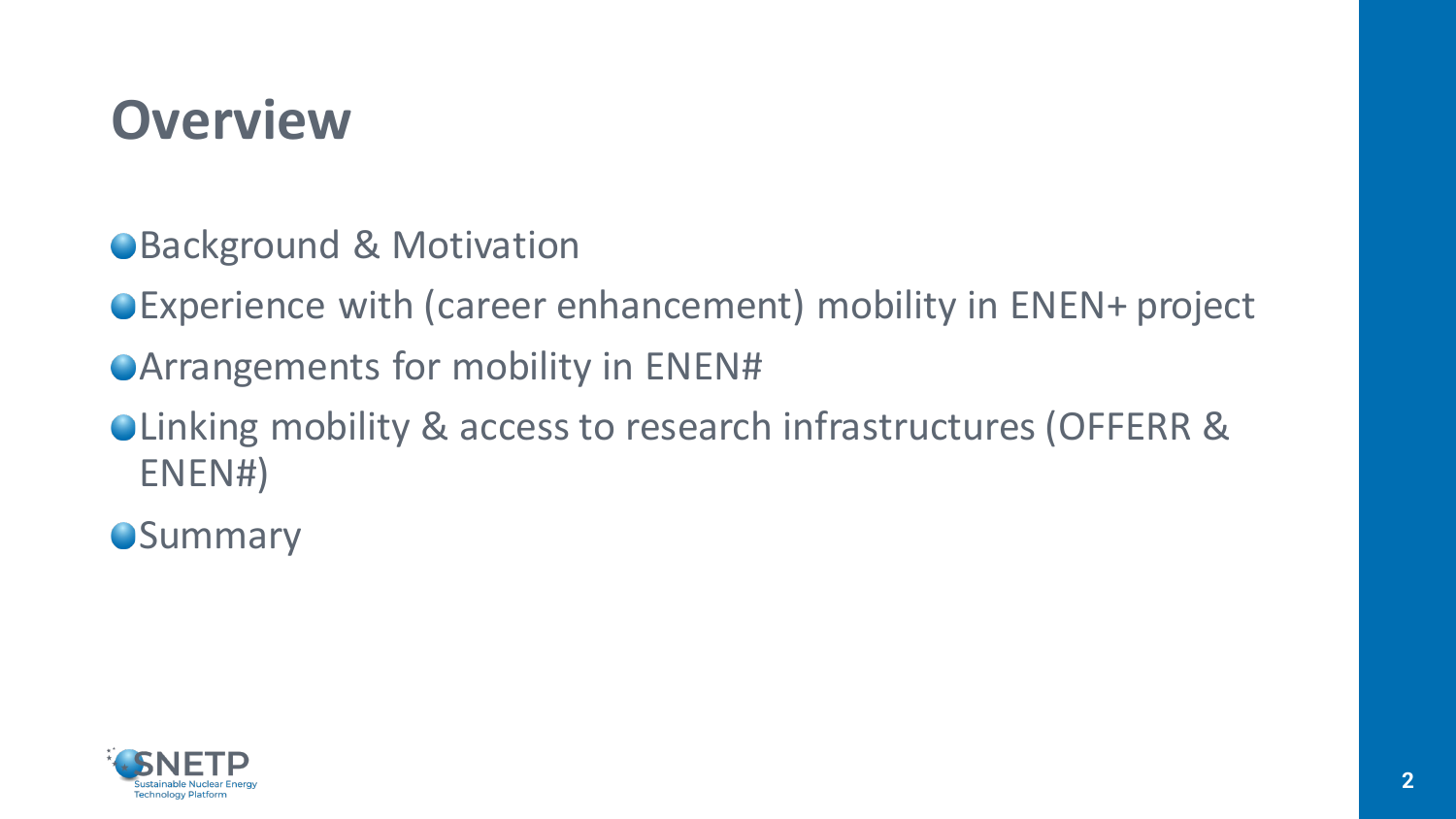# Background & Motivation

"Strategic agenda for EU wide nuclear education, training and knowledge management" (available from ENEN):

Nuclear education in distress since 1990s.

#### Good safety culture resolves known problems!

Nuclear education should remain a necessary prerequisite for training.

#### Bottom-up solutions (e.g. ENEN):

- $-$  Assist in maintaining the education system(s) and generate warnings;
- Insufficient to attract sufficient quantities of good students;

#### (Coordinated) top-down approaches needed:

- Strategic planning, communications and cooperation of nuclear stakeholders  $(e.g.,.gov,.com,.edu)$
- Long term investments

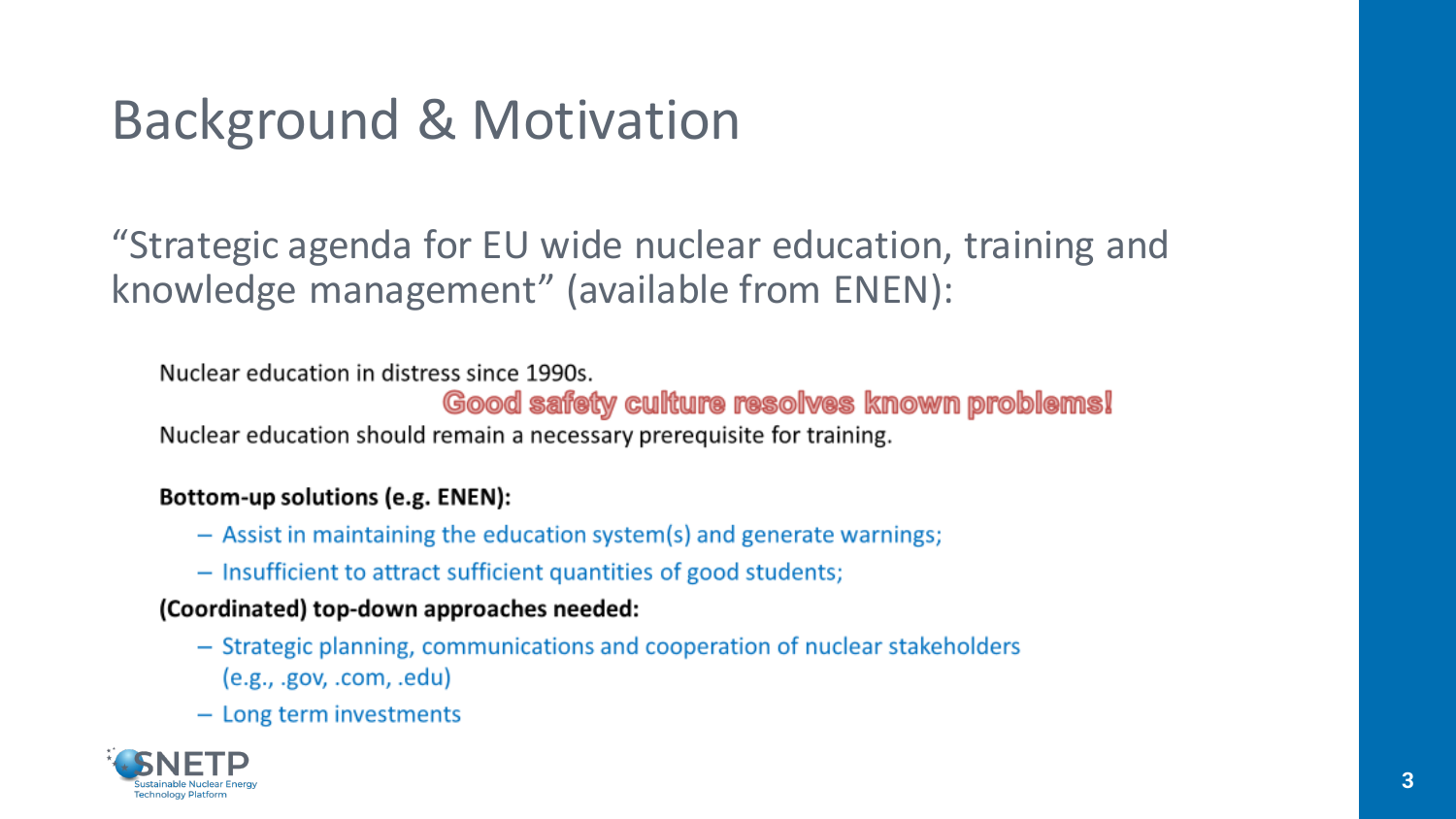## Background & Motivation



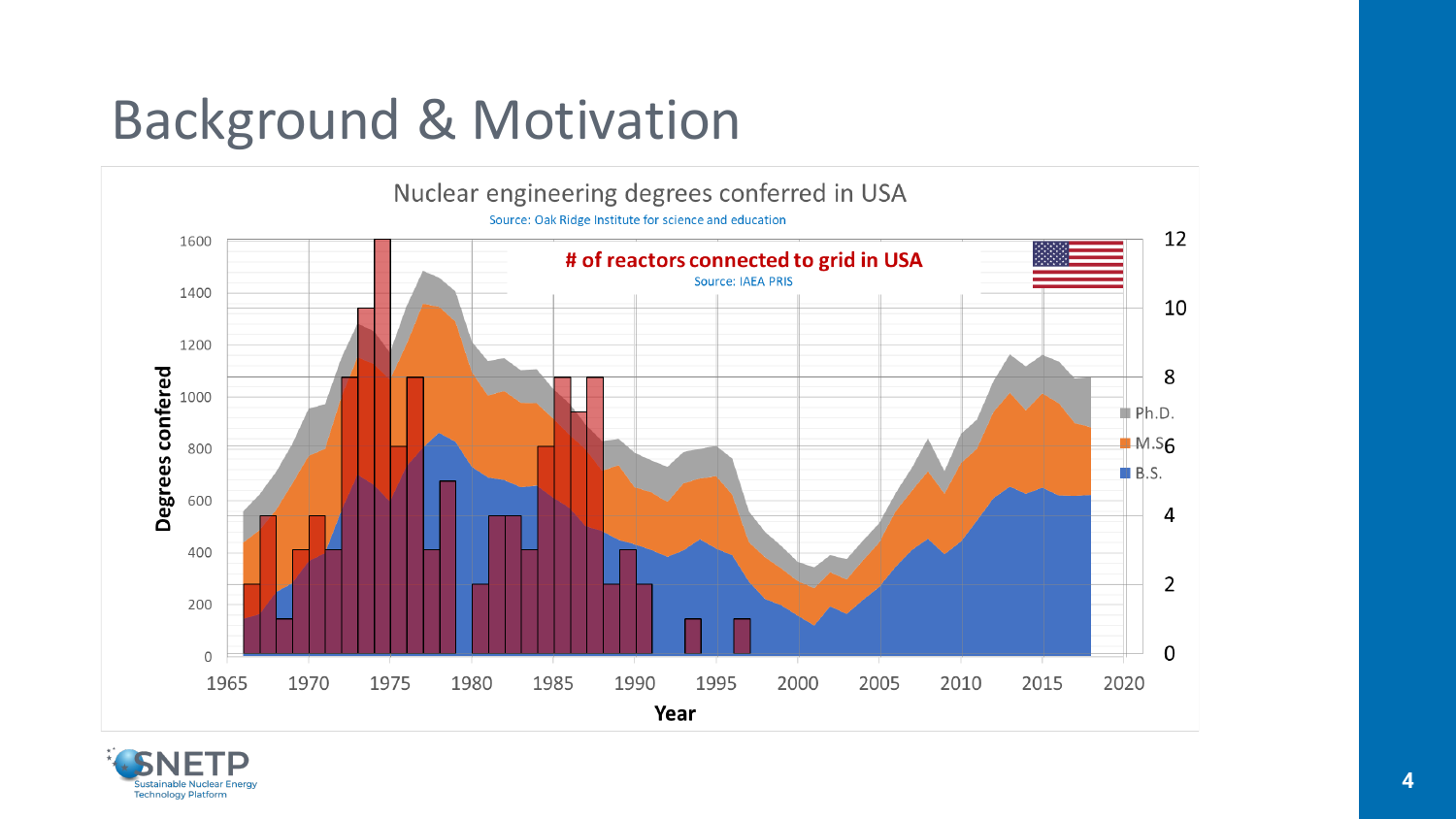### Background & Motivation

Excellent education and training activities include ● Working in different environments Access to the best expertise and research infrastructure

→ Mobility support including access to research infrastructure Joint venture by OFFERR and ENEN# projects.

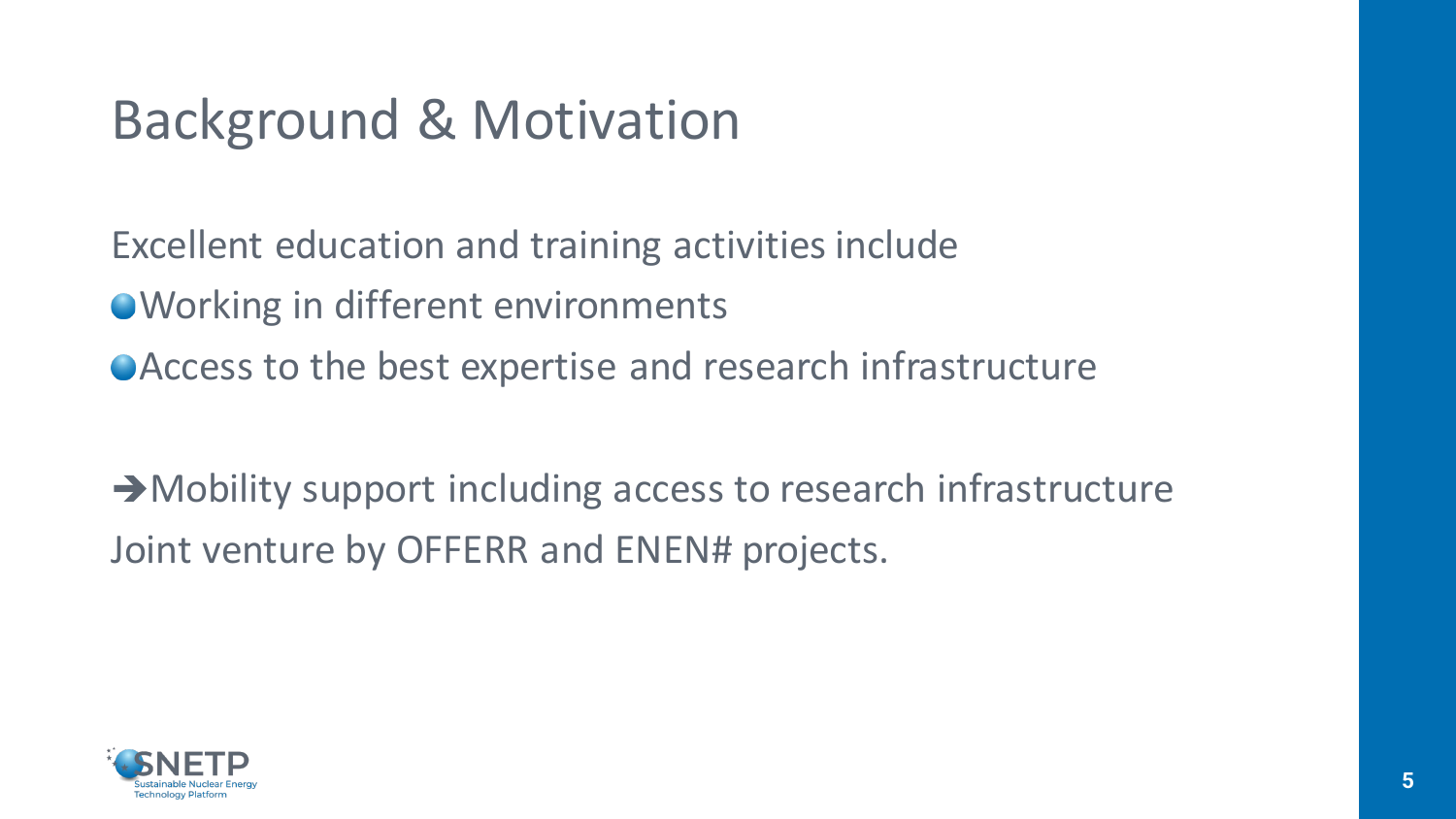

#### >500 persons, >45 person years, ~800k€ (out of 1M€ - COVID19)

From Country (approved & paid & closed)



ed) and Latitude (generated). Color shows sum of Number of Records. Details are shown for Applicant Information | Country of Institution. The data is filtered on Stage, which keeps Closed and Pa

To Country (approved & paid & closed)





**Technology Platform**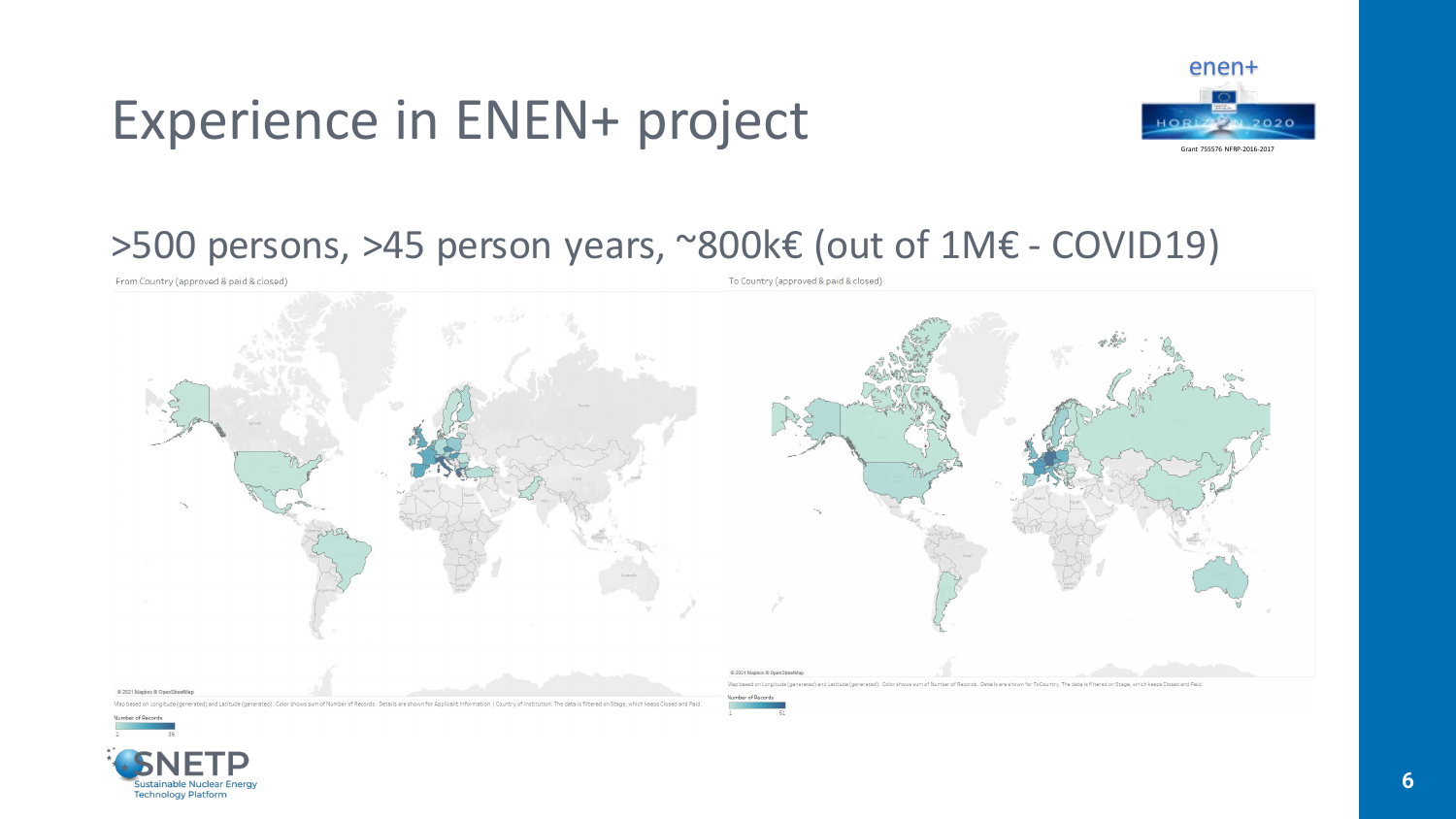#### Shares in EUR



 $\approx$ 1/3 females

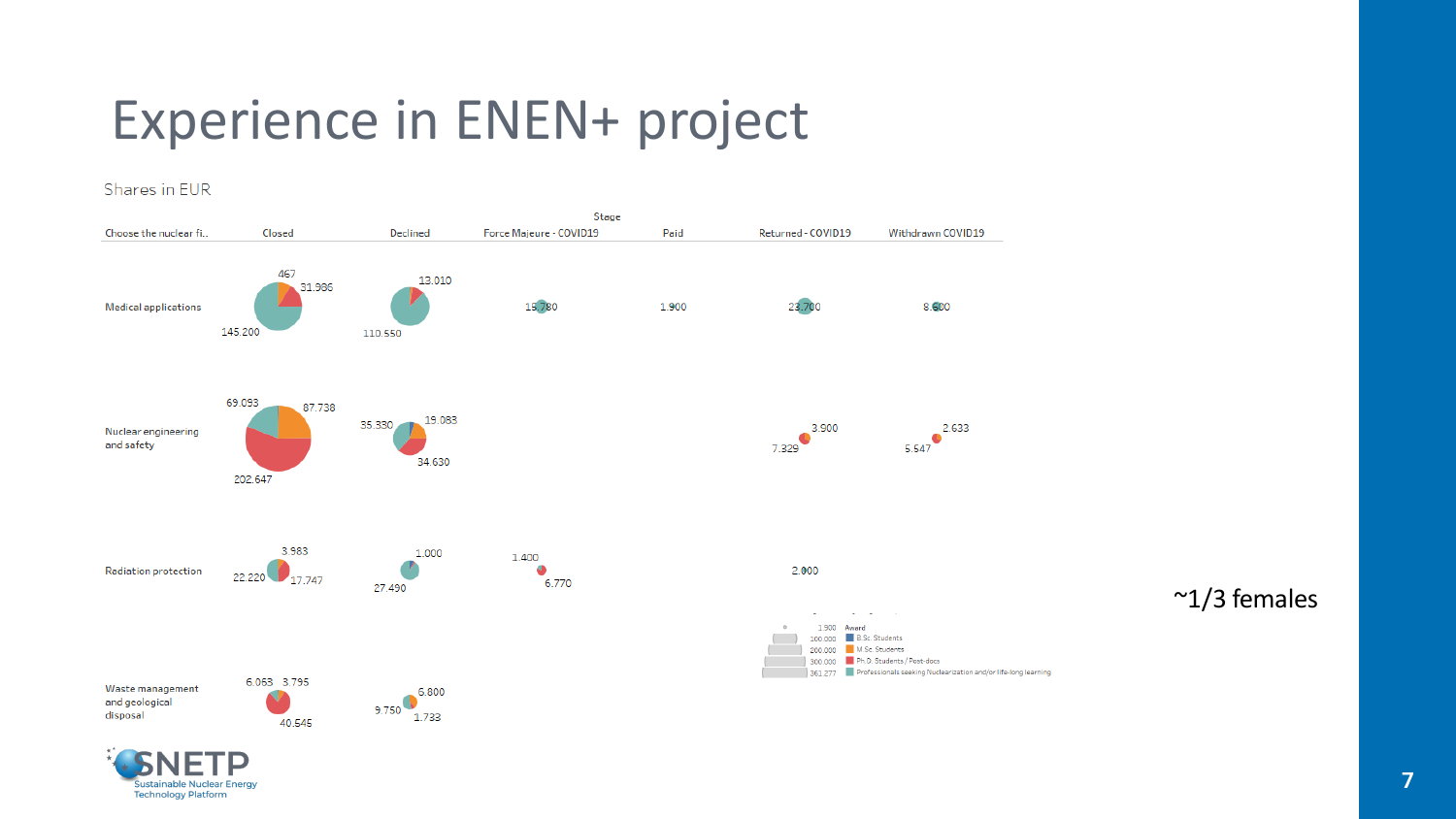**Contractor** 

#### Top Hosts: Demand for Research Infrastructure!

| Tolnstitution (group)                                                                                              |    |
|--------------------------------------------------------------------------------------------------------------------|----|
| EC - JRC (Petten), EC-JRC in Geel, EC-JRC-Geel and 17 more                                                         | 34 |
| ESMPE - Treatment Planning systems, ESMPE European School for Medical Physics Experts - Treatment Planning         | 16 |
| Treatment Planing Systems, Treatment planning system; Jointly orginized by ESMPE and COCIR, Treatment Plann        | 13 |
| Material Ageing Institute, Material Ageing Institute Training - Module 3, Material Ageing Institute training cours | -9 |
| NRG & NRG Research & Innovation                                                                                    | -6 |
| <b>European Congress of Medical Physics</b>                                                                        | 5. |
| Innovation in technology in Nuclear Medicine                                                                       | Ъ  |
| Institut Jozef Stefan, Jozef Stefan Institut, Jozef Stefan Institute and 1 more                                    | 5  |
| Leadership in Medical Physics, Development of the profession and challenges for the MPE (D&IR), Leadership in M    | 5  |
| SCK CEN, SCK-CEN, SCK•CEN Academy for Nuclear Science and Technology and 1 more                                    | 5. |
| SOTERIA final workshop, SOTERIA Final Workshop 2019, SOTERIA Training School 2018                                  | 5  |
|                                                                                                                    |    |

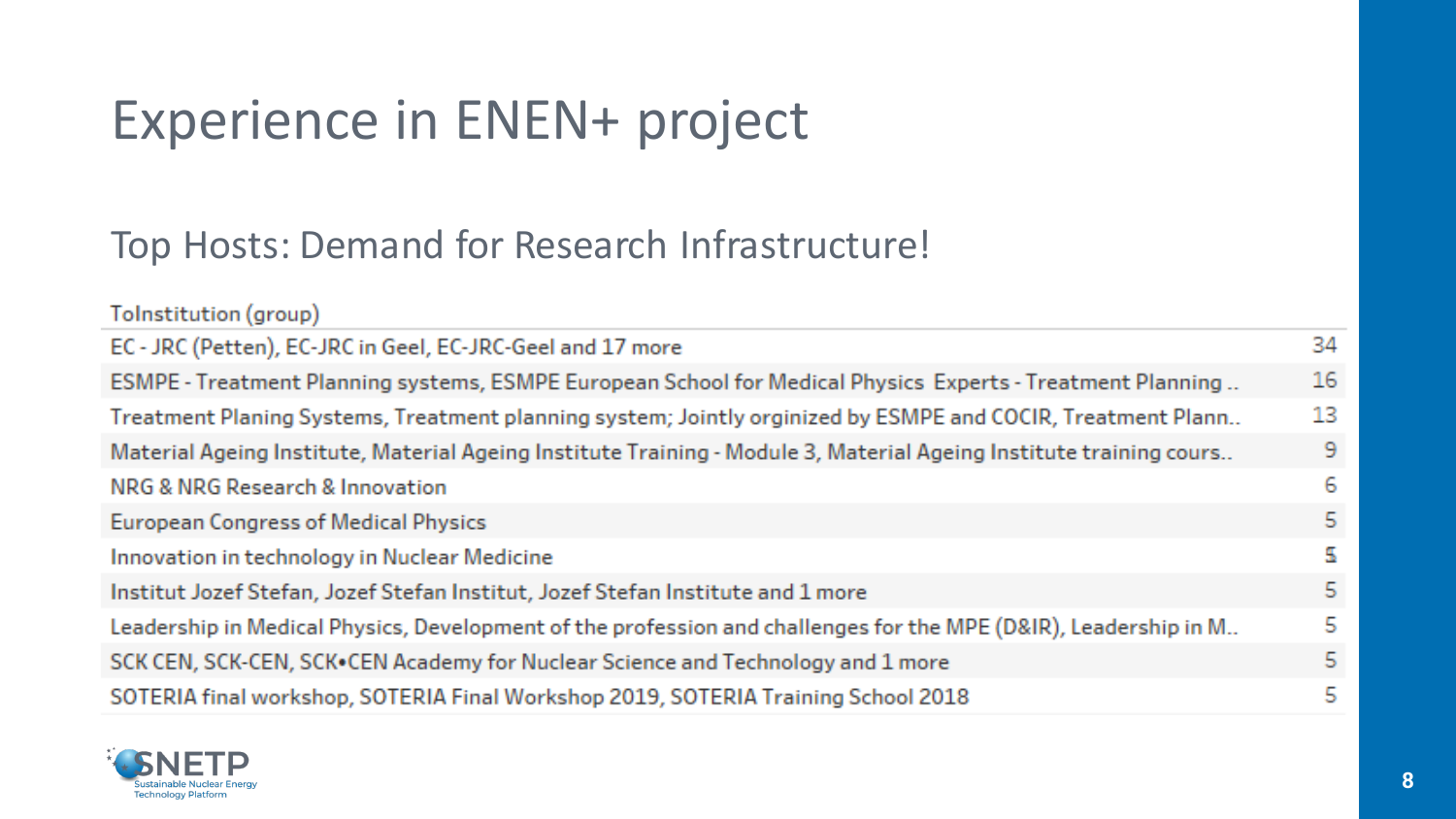Web based application and review system (SurveyMonkey)

- 2 months rolling deadlines
- Lump sum grants paid directly to students
- Report (non-financial) at the end of the activity

Basic features:

**OCross border mobility** 

- $\triangleright$  EU citizens anywhere
- $\triangleright$  Non EU citizens to EU
- ●B.Sc., M.Sc., Ph.D., PostDocs, LLL

●Individual (316 persons) and group (186 persons, 11 events) activities

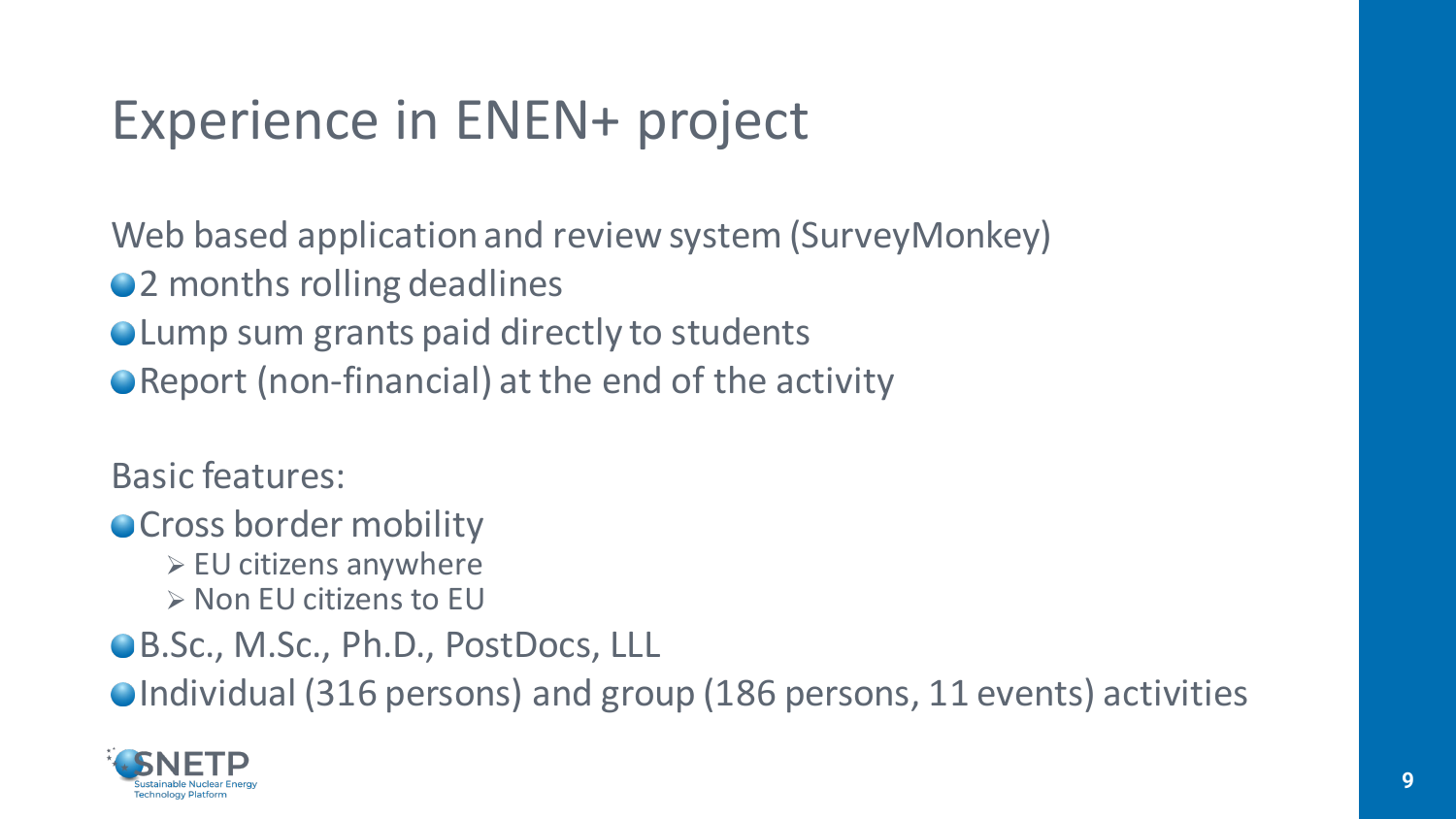Budget 2,5 M€

>1000 people & >100 person years of career enhancement experience Lump sum directly to the learner (in advance)

Web based application and evaluation

- 2 month rolling application and evaluation deadlines
- Process coordinated, evaluated and further developed by the **Mobility Committee**
- Rules & Criteria to be published in a Mobility Manual
- Reevaluation of the scheme in months 18 and 33 (rev. Mobility Manual

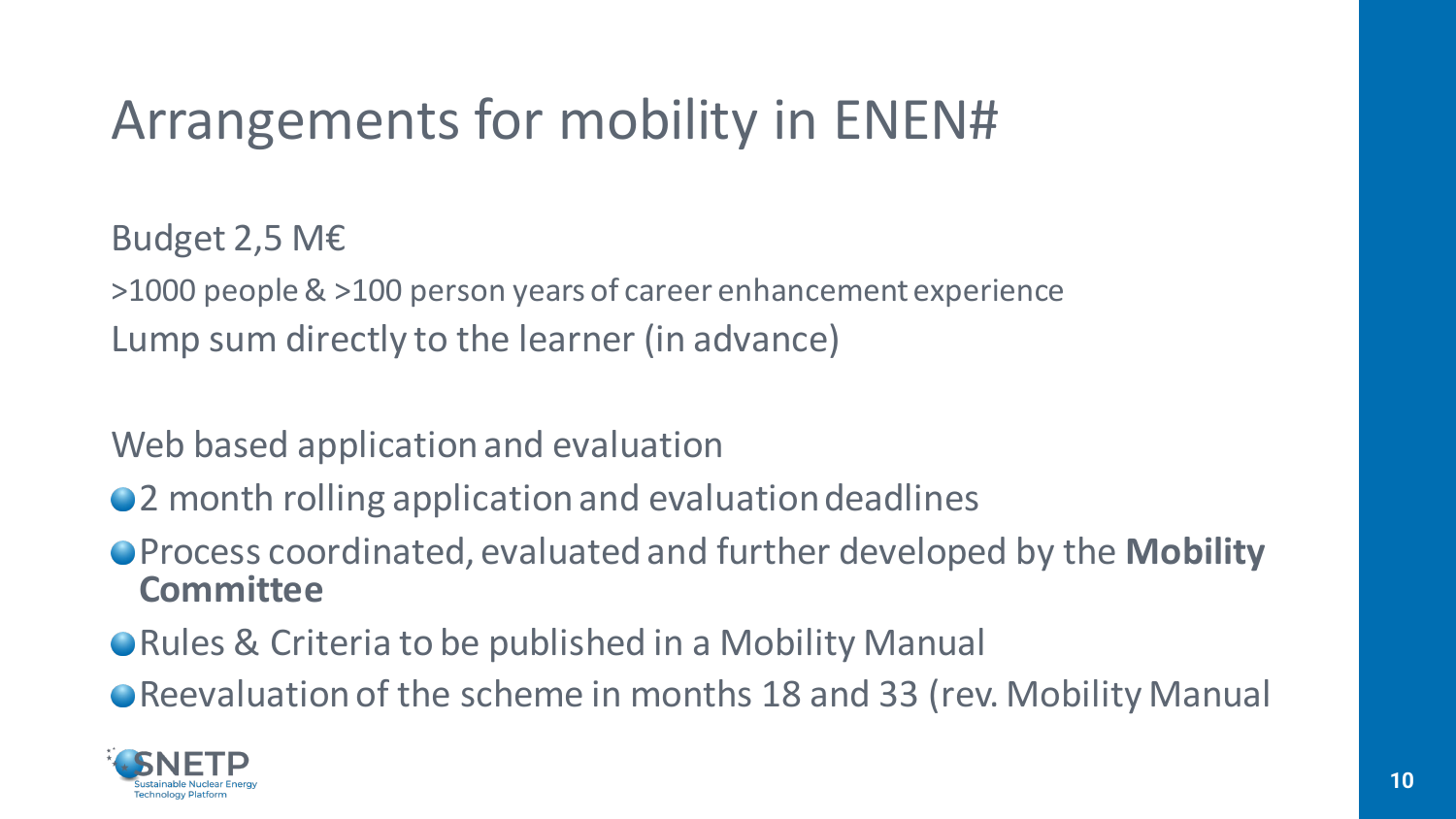Participation Criteria

- Cross-border mobility preferred (on-line case-by case).
- EU citizens anywhere; citizens of any country to EU.
- Bilateral exchanges to be based on reciprocity.
- Nuclear topics, including nucl engineering/safety, medical application, radiation protection, waste management, radio chemistry, nucl materials…

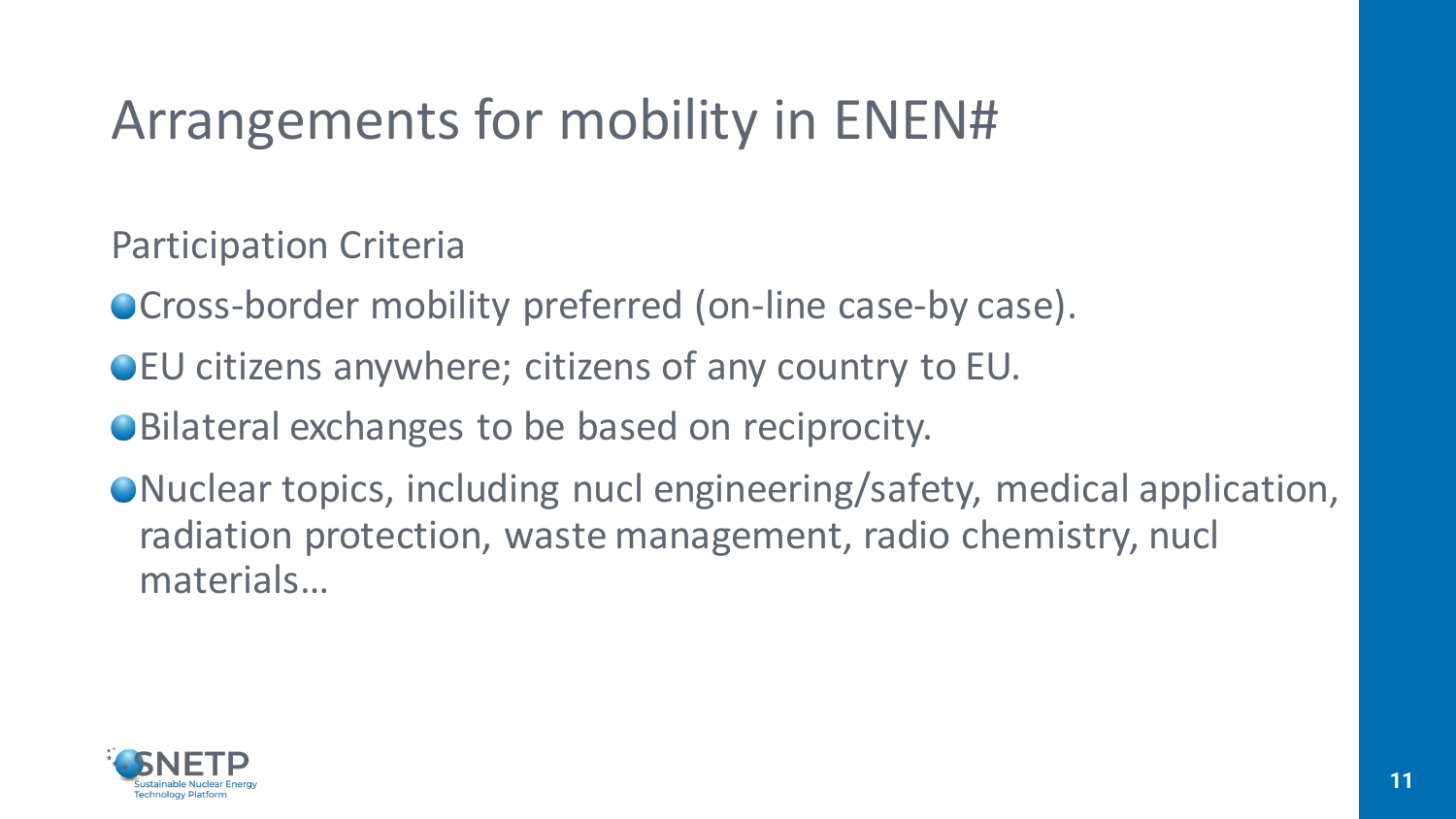Evaluation Criteria

- Compliance with goals of the ENEN#
- Quality of the proposed activity [**Career enhancement**]
- Access to infrastructures is secured (directly, through OFFERR, etc)
- **OPriority to thos who request less than max financing**

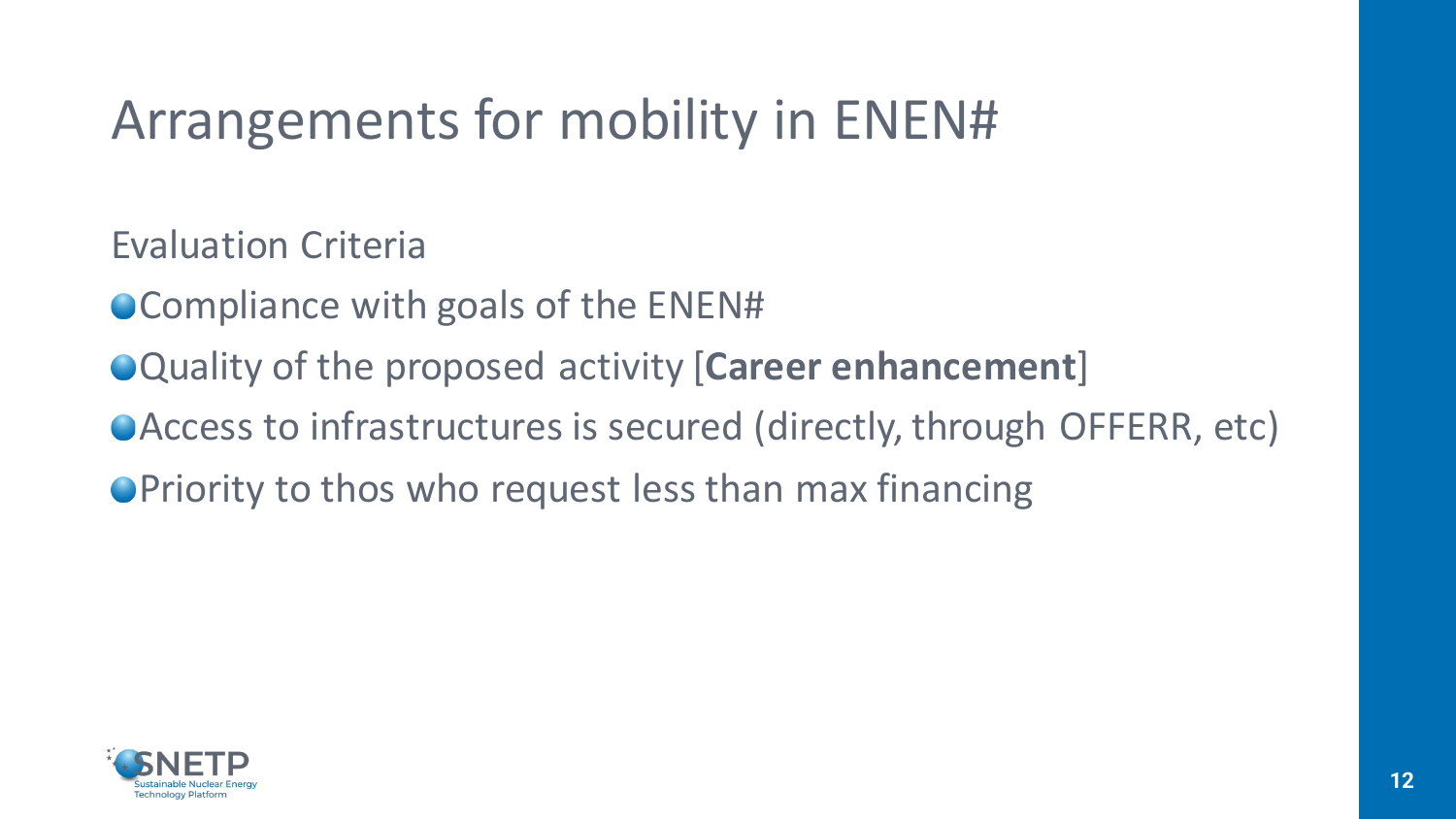#### Table 3.11 - Indicative budget for mobility actions (total of 2 505 000 EUR)

| <b>Mobility action</b>                       | <b>Travel</b><br>$\cos t \in$ | <b>Subsiste</b> | Fee<br>€       | No.        | No. of             | Total $\epsilon$ | No. of          | No. of           |
|----------------------------------------------|-------------------------------|-----------------|----------------|------------|--------------------|------------------|-----------------|------------------|
|                                              |                               | $nce \in$       |                | оf<br>days | perso<br><b>ns</b> |                  | person-<br>days | person-<br>years |
| High school pupils summer school 1 week      | 500                           | 500             | 0              | 7          | 60                 | 60 000           | 420             | 1,15             |
| High school teachers summer school 1 week    | 500                           | 500             | $\overline{0}$ | 7          | 30                 | 30 000           | 210             | 0,58             |
| High school teachers workshop                | 500                           | 400             | $\overline{0}$ | 4          | 60                 | 54 000           | 240             | 0,66             |
| High school summer school national language  | 100                           | 200             | $\overline{0}$ | 7          | 120                | 36 000           | 840             | 2,30             |
| B.Sc. Summer school 1 week                   | 500                           | 500             | $\overline{0}$ | 7          | 100                | 100 000          | 700             | 1,92             |
| <b>B.Sc.</b> Competition                     | 500                           | 500             | 0              | 7          | 40                 | 40 000           | 280             | 0,77             |
| B.Sc. internship 1 month                     | 500                           | 1 000           | $\overline{0}$ | 28         | 50                 | 75 000           | 1400            | 3,84             |
| M.Sc. Competition                            | 500                           | 500             | $\theta$       | 7          | 40                 | 40 000           | 280             | 0,77             |
| M.Sc. Internship 1 month                     | 500                           | 1 200           | $\Omega$       | 28         | 100                | 170 000          | 2800            | 7,67             |
| M.Sc. Internship/study exchange 3 months     | 500                           | 3 600           | 0              | 84         | 50                 | 205 000          | 4 200           | 11,51            |
| M.Sc. Internship/study exchange 6 months     | 500                           | 6 3 0 0         | $\overline{0}$ | 168        | 50                 | 340 000          | 8 4 0 0         | 23,01            |
| Ph D research 6 months                       | 500                           | 6 3 0 0         | $\Omega$       | 168        | 100                | 680 000          | 16 800          | 46,03            |
| PostDoc research 6 months                    | 500                           | 6 3 0 0         | $\overline{0}$ | 168        | 20                 | 136 000          | 3 3 6 0         | 9,21             |
| Postdoc research 12 months                   | 500                           | 11 700          | $\overline{0}$ | 336        | 20                 | 244 000          | 6720            | 18,41            |
| 2 day training (BSc., MSc., PhD)             | 500                           | 200             | 300            | 2          | 100                | 100 000          | 200             | 0,55             |
| 1 week training/conference (BSc., MSc., PhD) | 500                           | 500             | 500            | 7          | 130                | 195 000          | 910             | 2,49             |
| <b>Total</b>                                 |                               |                 |                |            | 1 0 7 0            | 2 505 000        | 47 760          | 130,85           |

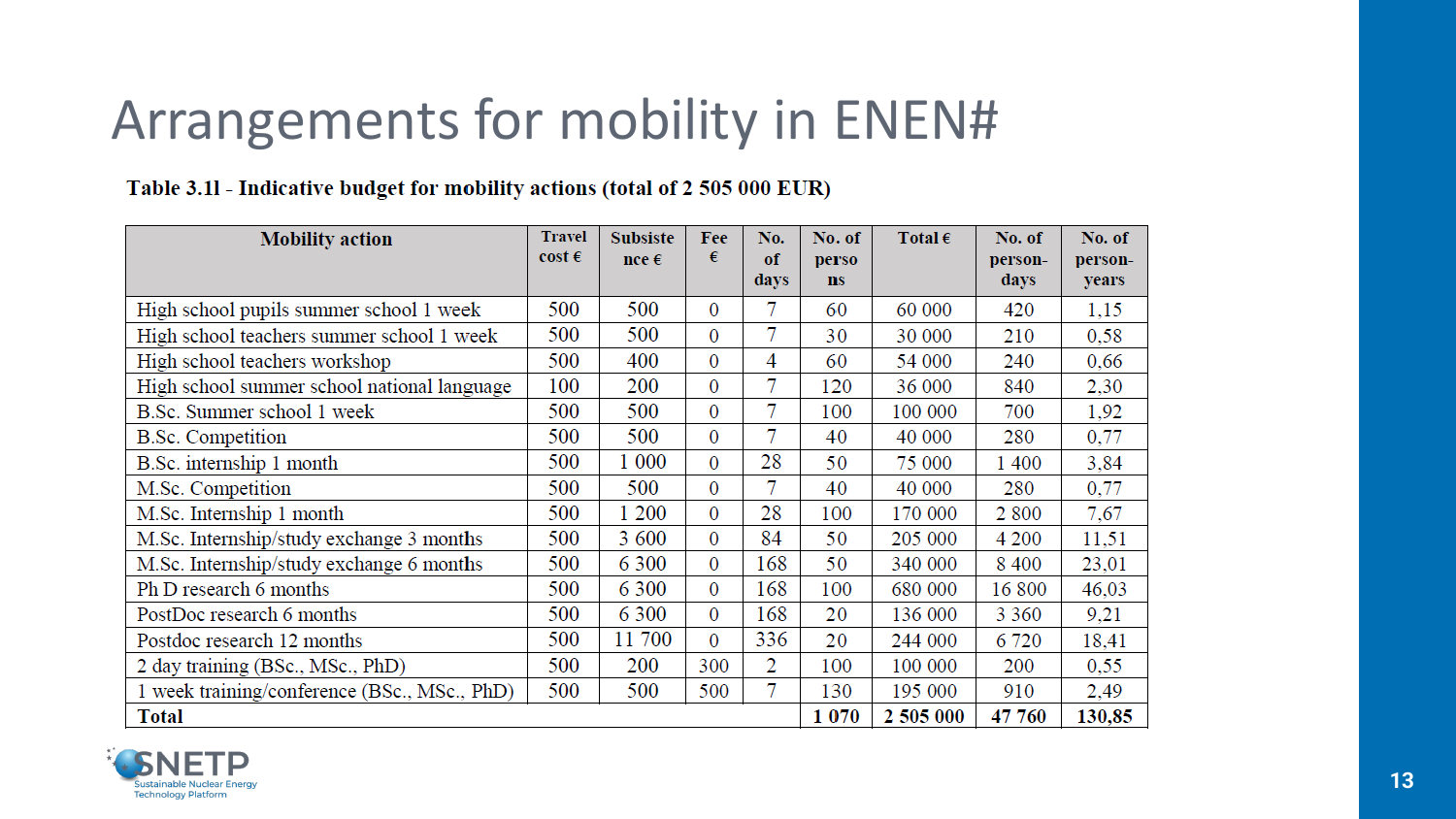# Linking mobility & access to infrastructures (OFFERR & ENEN#)

Basic principles:

- **OJoint application**
- **O**Joint evaluation

Relevant partners participate in related WP in both projects

→ OFFERR WP 4: European & international interactions & training

Mobility Committee in ENEN#



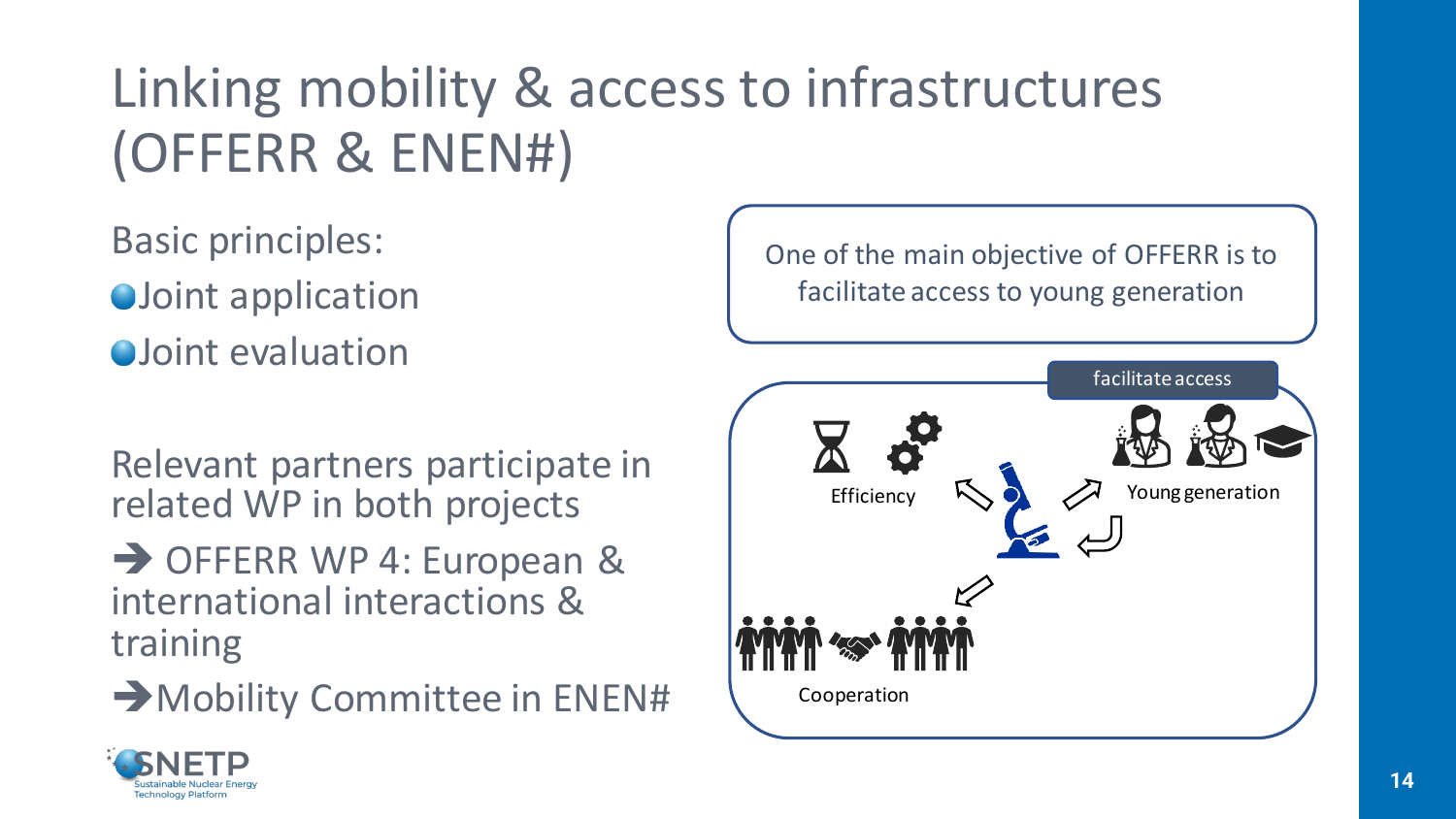#### Summary

We are developing scheme supporting mobility (ENEN#) and access to research infrastructures (OFFERR):

- $\bullet$  Individual projects as proposed by the candidates
- Group activities at the events of interest for communities

• Various nuclear disciplines included

$$
\mathbf{A} = \mathbf{A} = \mathbf{B}
$$

Joint applications and evaluations are envisioned; to be developed.

The goal (ENEN#): >100 person years of experience for >1000 people